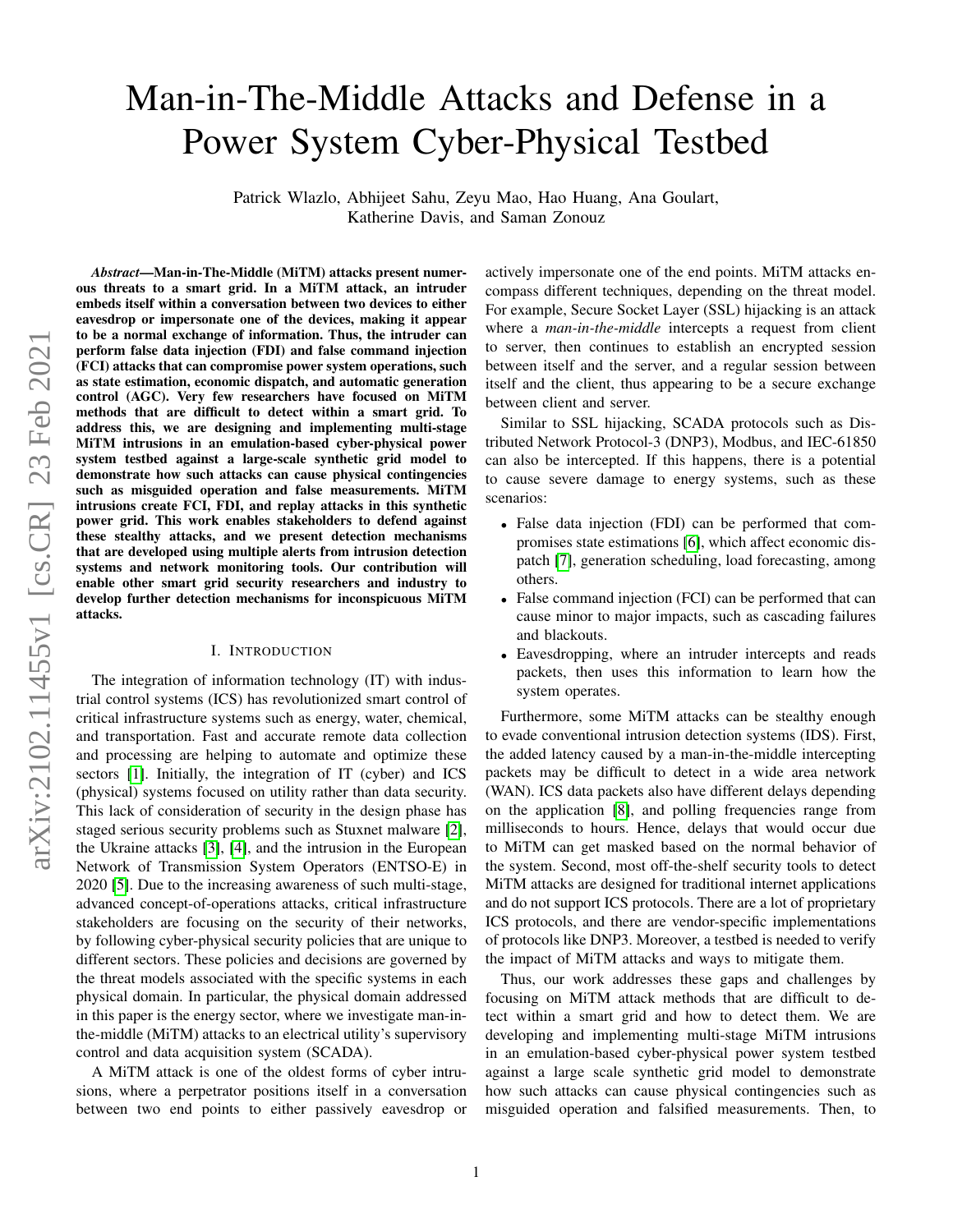enable stakeholders to defend against these stealthy attacks, we also present detection mechanisms that are developed using multiple alerts from IDS and network monitoring tools, such as how we can correlate packet retransmission rates with alerts generated from the Snort IDS tool.

The rest of this paper is organized into the following sections. In Section [II,](#page-1-0) we evaluate previous papers on MiTM attacks performed within a cyber-physical testbed and their limitations. Section [III](#page-1-1) provides background on DNP3, MiTM attacks, and an overview of our testbed. In Section [IV,](#page-4-0) we present different methods for MiTM attacks on DNP3, such as binary operate and analog direct operate modifications, with detailed algorithms. We describe how an intrusion detection system can be configured to help detect two kinds of cyberattack in Section [V.](#page-7-0) In Section [VI,](#page-7-1) we present four MiTM attack use cases and analyze metrics that can be used to indirectly detect a MiTM attack. Conclusions and a review of our contributions are discussed in Section [VII.](#page-10-0)

## II. RELATED WORK

<span id="page-1-0"></span>There are several papers that describe MiTM attacks on energy systems that have cyber-physical system (CPS) testbeds and perform experiments on industrial control protocols. Their cyber-physical testbeds differ in terms of power and network simulators or emulators, amount and type of physical devices, and which energy system they model and in how much detail (e.g., power transmission or power generation). When comparing these papers, we observe certain limitations that are addressed by our work: i) they target small scale systems and support limited attack scenarios, ii) they do not include details on how the MiTM attack started, and iii) they do not show how to detect stealthy MiTM attacks.

In [\[9\]](#page-11-8), denial of service (DoS) attacks are performed in a CPS testbed which has a real-time digital simulator (RTDS) for power, network simulator-3 (NS-3) for communications, and devices such as phasor measurement units (PMUs) and phasor data concentrators (PDCs). They perform DoS attacks that increase delays in the communications links. The attack targets voltage stability monitoring and control in a transmission system. However, the method adopted in creating the DoS attack is not thoroughly presented in the paper.

The CPS testbed in [\[10\]](#page-11-9) uses RTDS, Opal-RT, and a WAN emulator to demonstrate cascading failures. The failures were caused by a coordinated data integrity attack that triggered the operation of a remedial action scheme (RAS). With false measurements, the MiTM attacks manipulated the automatic generation control (AGC) algorithm to take the wrong control action. Similarly, in [\[11\]](#page-11-10) AGC is targeted by MiTM attacks, where DNP3 packets carrying frequency and tie line flow measurements are modified using Scapy [\[12\]](#page-11-11) tools. Although the physical scenarios in these cases are demonstrated, the precursors of the MiTM attack are not explained clearly.

A Modbus-based MiTM attack on a CPS testbed is presented in [\[13\]](#page-11-12). The authors use Ettercap and LibModbus libraries to poison the address resolution protocol (ARP) cache and manipulate the Modbus packets, that affects the controller for a static volt-ampere reactive (VAR) compensator. To simulate a communication network, the authors use the Opnet simulator that provides system-in-the-loop (SITL) features to connect real devices to the simulator. Another work [\[14\]](#page-11-13) also uses existing libraries for performing a MiTM attack on a gridconnected photovoltaic plant using the Metasploit framework. The testbed in [\[14\]](#page-11-13) uses Schweitzer Engineering Laboratories (SEL) PMU hardware and the IEC 60870-5-103 protocol to demonstrate the attack scenario. However, in both cases, due to the limitations of the open source Metasploit and Ettercap frameworks, only limited threat models are possible for the ICS protocols.

A multi-dimensional SCADA-specific IDS is presented in [\[15\]](#page-11-14). It detects MiTM attacks on IEC 61850 traffic in a real 500 kV substation. The MiTM attacks can easily be integrated in small test cases, but they have not been studied for large scale grids.

Recent work on the Idaho CPS testbed [\[16\]](#page-11-15) presents MiTM attacks on IEC C37.118, IEC 61850, and DNP3. However, the impact of the attacks on the power system is not presented, and the strategy adopted by incorporating the MiTM attacks is not clear. Another MiTM attack using DNP3 is presented in [\[17\]](#page-11-16), which also does not clearly illustrate the physical side threat model.

Authors in [\[1\]](#page-11-0) present a MiTM attack on PMUs and PDCs by generating IEEE C37.118 packets using Wireshark. The use of Wireshark for creating a MiTM attack is unrealistic because it adds latency to the system that can be easily detected.

In [\[18\]](#page-11-17) the time delay for ICS packets was studied. The authors found that for a normal relay's *TRIP/CLOSE* command, the maximum tolerable delay was between 3 ms to 16 ms. The maximum delay for a human machine interface (HMI) workstation to receive updates was between 16 ms to 100 ms. This is a considerable short time frame for a MiTM intrusion to modify packets.

To complement these previous works, our contribution is to investigate MiTM threat scenarios in detail and how intercepted DNP3 packets can cause failures to the physical system. Using our own libraries to emulate the attacks, we implement and analyze use case scenarios in a CPS testbed that simulates a large scale synthetic electric grid based on the Texas footprint [\[19\]](#page-11-18), [\[20\]](#page-11-19), where the attacker's stealthiness and its impact on five and ten simulated substations is evaluated. Such evaluations play a major role in exploring the threat space and proposing detection mechanisms. Thus, we also present detection mechanisms that will enable other smart grid security researchers and industry stakeholders to detect similar MiTM attacks.

## III. BACKGROUND

<span id="page-1-1"></span>This section gives a background on the implementation of multi-stage MiTM attacks for DNP3 in our emulation-based cyber-physical power system testbed. First, we present an overview of DNP3 and MiTM attack types. Our testbed, which allows us to model these MiTM threat and defense scenarios, is also explained in this section.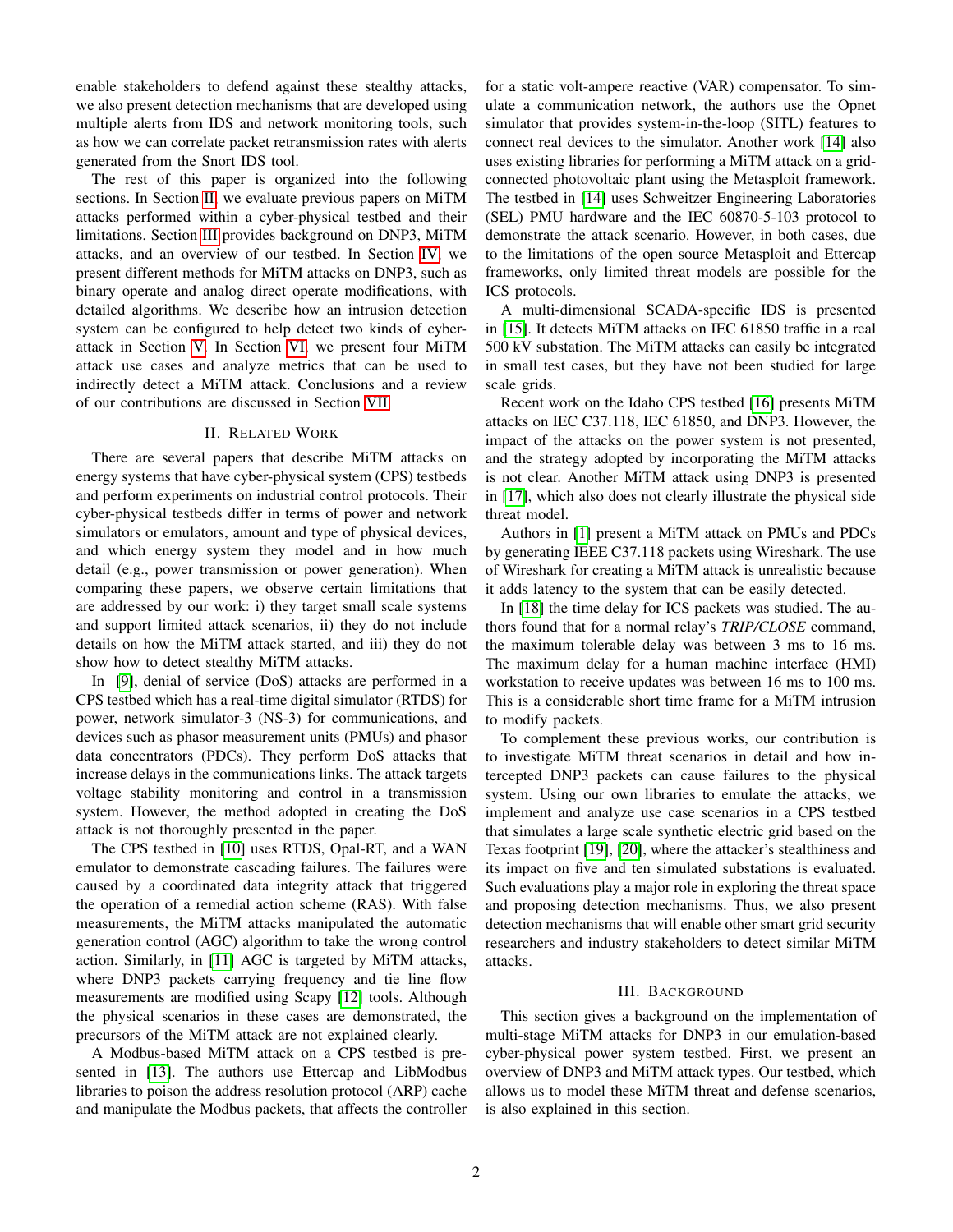## *A. DNP3*

DNP3 [\[21\]](#page-12-0) is a protocol used in SCADA systems for monitoring and controlling field devices. The protocol was released in 1993 for RS-485 serial links but has since been upgraded to work with TCP/IP networks. It can have multiple network setups using a master/outstation architecture. One example is a multi-drop network, where a DNP3 master communicates with more than one DNP3 outstation. Another example is a one-on-one network where a DNP3 master communicates with only one outstation.

There are three layers in the DNP3 protocol:

- 1) The *data link layer* ensures the reliability of the physical link by detecting errors and duplicate frames. As shown in the example DNP3 packet in Fig. [1,](#page-2-0) the DNP3 header has 10 bytes, or octets, including two synchronization octets ( $\x05 \x64$ ), followed by a frame length, data link control information field, and source and destination device addresses. At the end, there is a cyclic redundancy error (CRC) code to detect any bit errors in the header.
- 2) The *transport layer* supports fragmentation and reassembly of large application payloads. Using one octet, it stores FIR (1 bit), FIN (1 bit) and sequence number (6 bits), where FIR and FIN determine if the fragment is the first or the last fragment. The sequence number identifies each fragment so that they can be reassembled in the correct order before they are sent to the application layer.
- 3) The *application layer* provides services to the DNP3 user software so that DNP3 devices can send and receive messages. First, the application layer deals with DNP3 devices, known as DNP3 points, and then groups them according to their type: binary inputs  $(BI)$ , binary outputs  $(BO)$ , analog inputs  $(AI)$ , analog outputs  $(AO)$ , and counter input. Each group is identified by an index. Also, the application layer organizes static data and events into classes, where Class 0 means static data and Classes 1, 2, and 3 correspond to events with different priorities. Static data means the state of a DNP3 point, whereas an event means a change in the current state. To indicate the purpose of the DNP3 message, the application layer header has a function code (FC) octet



<span id="page-2-0"></span>Fig. 1. Hexadecimal representation of a DNP3 packet structure.

| Function |                                    |
|----------|------------------------------------|
| Code     | Operation                          |
| (Hex)    |                                    |
| 0x00     | Confirm                            |
| 0x01     | Read                               |
| 0x02     | Wire                               |
| 0x03     | Select                             |
| 0x04     | Operate                            |
| 0x05     | Direct Operate with Acknowledge    |
| 0x06     | Direct Operate without Acknowledge |
| 0x07     | Freeze with Acknowledge            |
| 0x08     | Immediate Freeze - No Acknowledge  |
| 0x09     | Freeze and Clear with Acknowledge  |
| 0x10     | Freeze and Clear - No Acknowledge  |
| 0x13     | Cold Restart                       |
| 0x14     | Enable Spontaneous Messages        |
| 0x15     | Disable Spontaneous Messages       |
| 0x16     | <b>Assign Classes</b>              |
| 0x17     | Delay Measurement                  |
| 0x81     | Solicited Response                 |
| 0x82     | <b>Unsolicited Response</b>        |
|          | TABLE I                            |

<span id="page-2-1"></span>FUNCTION CODES FOR DNP3 PACKETS [\[22\]](#page-12-1).

(Table [I\)](#page-2-1). There are two ways to send a command from the master to the outstation: the SELECT OPERATE where the master sends a select packet to a device in the outstation (FC:03), followed by the operation it should perform (FC:04); or the DIRECT OPERATE (FC:05), where one packet contains the device address with the operation it should perform.

Similar to other internet protocols, the DNP3 packet contains a header and a payload. The DNP3 payload has multiple *data chunks*, consisting of 16-octet data blocks followed by a two-octet CRC to ensure each data block's integrity. Inside the payload, a function code is used to identify the operation the outstation should perform, as in Table [I.](#page-2-1) The index will tell the outstation which device within the outstation the master is requesting the operation to be performed on, or retrieve data from. As shown in the sample packet in Fig. [1,](#page-2-0) we can see the hexadecimal representation of a binary DIRECT OPERATE DNP3 packet (FC:05). This packet is indexed to close breaker seven in a substation of the Texas synthetic grid model. This is indicated by the index 0700, along with the 41 control code to close the breaker.

As for confidentiality, DNP3 is a clear text – unencrypted – protocol with no inherent security mechanism [\[23\]](#page-12-2). For this reason, the DNP3 protocol is susceptible to MiTM attacks, where an outsider can eavesdrop the communication between two nodes and modify the content of the packets. There have been numerous studies that try to incorporate encryption onto the DNP3 protocol using Transport Layer Security (TLS) encryption. However, this has not been widely adopted since maintaining time-sensitive public-key certificate server available for the DNP3 server and client requires costly upgrades to existing field equipment.

#### *B. ARP Cache Poisoning*

The first step of the MiTM attack is for the adversary to impersonate a network device. This is done using address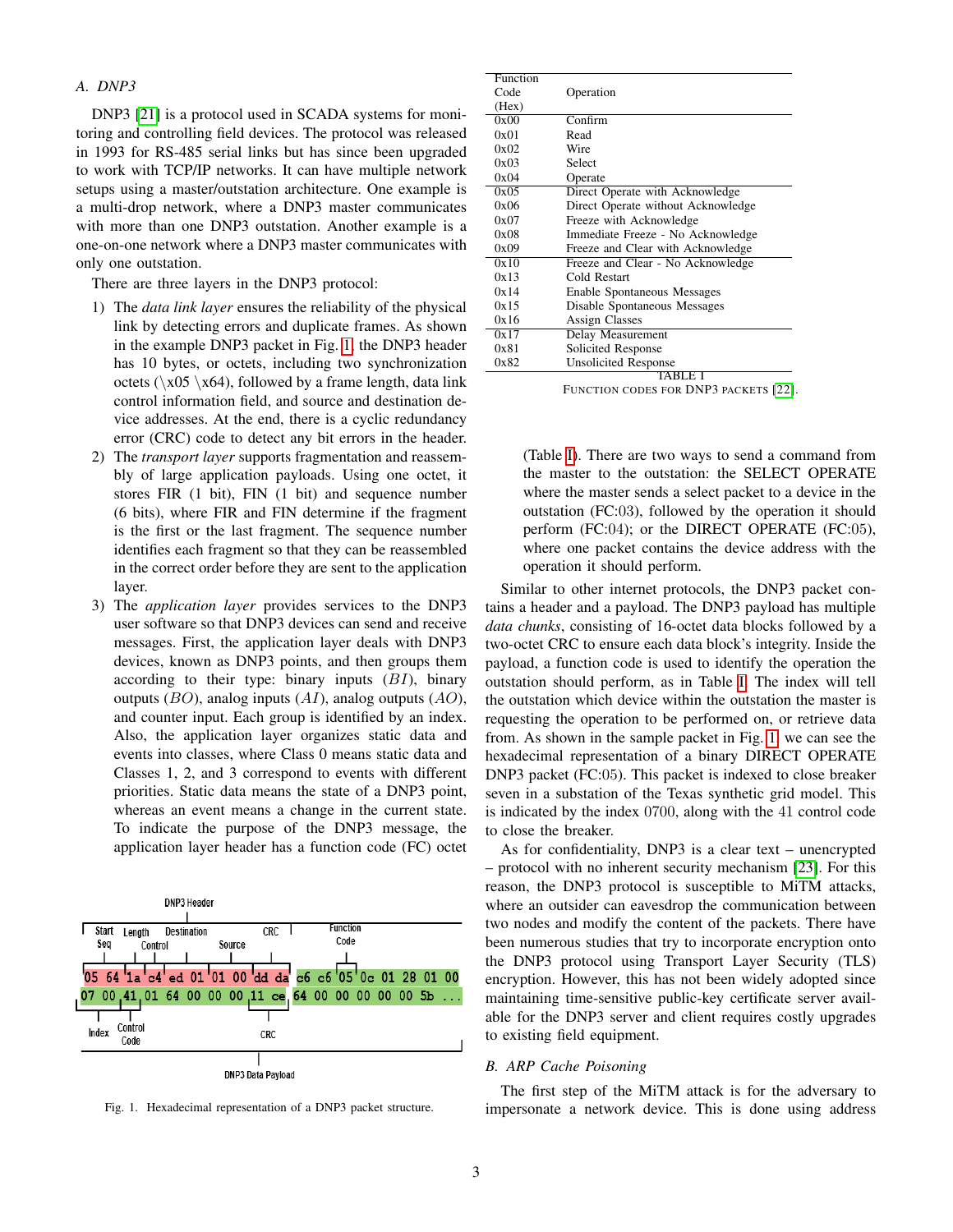

<span id="page-3-0"></span>Fig. 2. Timing diagram for ARP cache poisoning of the substation router (SubRouter) and DNP3 Outstation prior to the man-in-the-middle attack to modify the DIRECT OPERATE CLOSE command.



<span id="page-3-1"></span>Fig. 3. The RESLab emulation-based testbed architecture.

resolution protocol (ARP) spoofing, or ARP cache poisoning, where the adversary sends an unsolicited ARP messages to the targeted node. These messages are used to link the adversary's hardware address – or media access control (MAC) address – with the internet protocol (IP) address of the targeted device.

As illustrated in Fig. [2,](#page-3-0) the adversary sends an unsolicited ARP frame to the substation router telling the router to correlate the outstation's IP address with the adversary's MAC address. Thus, when the substation router needs to deliver a packet to the outstation, the router will instead forward it to the adversary. Similarly, the adversary sends an unsolicited ARP packet to the outstation node so that it maps the router's IP address to the adversary's MAC address. After these unsolicited ARP packets, the adversary receives all packets sent between outstation and router. The adversary can now read or modify the packets' contents, before it forwards the

packets to the correct device. The adversary in the example in Fig. [2](#page-3-0) changes a DIRECT OPERATE command from *CLOSE* to *TRIP*, as well as a the response from *TRIP* to *CLOSE*. As a result, the DNP3 communication channel remains open, and neither router nor outstation suspects that their packets are being intercepted.

The MiTM time diagram in Fig. [2](#page-3-0) shows that the majority of the delay is at the adversary node, where the DIRECT OPERATE command is modified. This processing delay, or data injection delay, is the amount of time the adversary needs to filter the DNP3 packets, modify the packets' contents, and recalculate the DNP3 layers' CRC and TCP header checksum. A small portion of the delay time is due to the longer route the packet must travel after the ARP cache poisoning, since the packet is going through an extra node – the adversary.

#### *C. Integration of MiTM attacks in RESLab Testbed*

The MiTM attacks in our work are programmed to perform a staged intrusion, by trespassing into the broadcast domain of one substation's local area network (LAN). The trespassing could be a result of the adversary getting physical access to the substation site or by getting the credentials and remote access of one of the local devices.

To simulate a substation LAN and control center, we use the RESLab testbed [\[24\]](#page-12-3), shown in Fig. [3,](#page-3-1) which is a CPS testbed comprised of the following components:

• *Network Emulator* - the Common Open Research Emulator (CORE) [\[25\]](#page-12-4) emulates the communication network. CORE is a Linux-based application maintained by the U.S. Naval Research Laboratory, that uses FreeBSD jails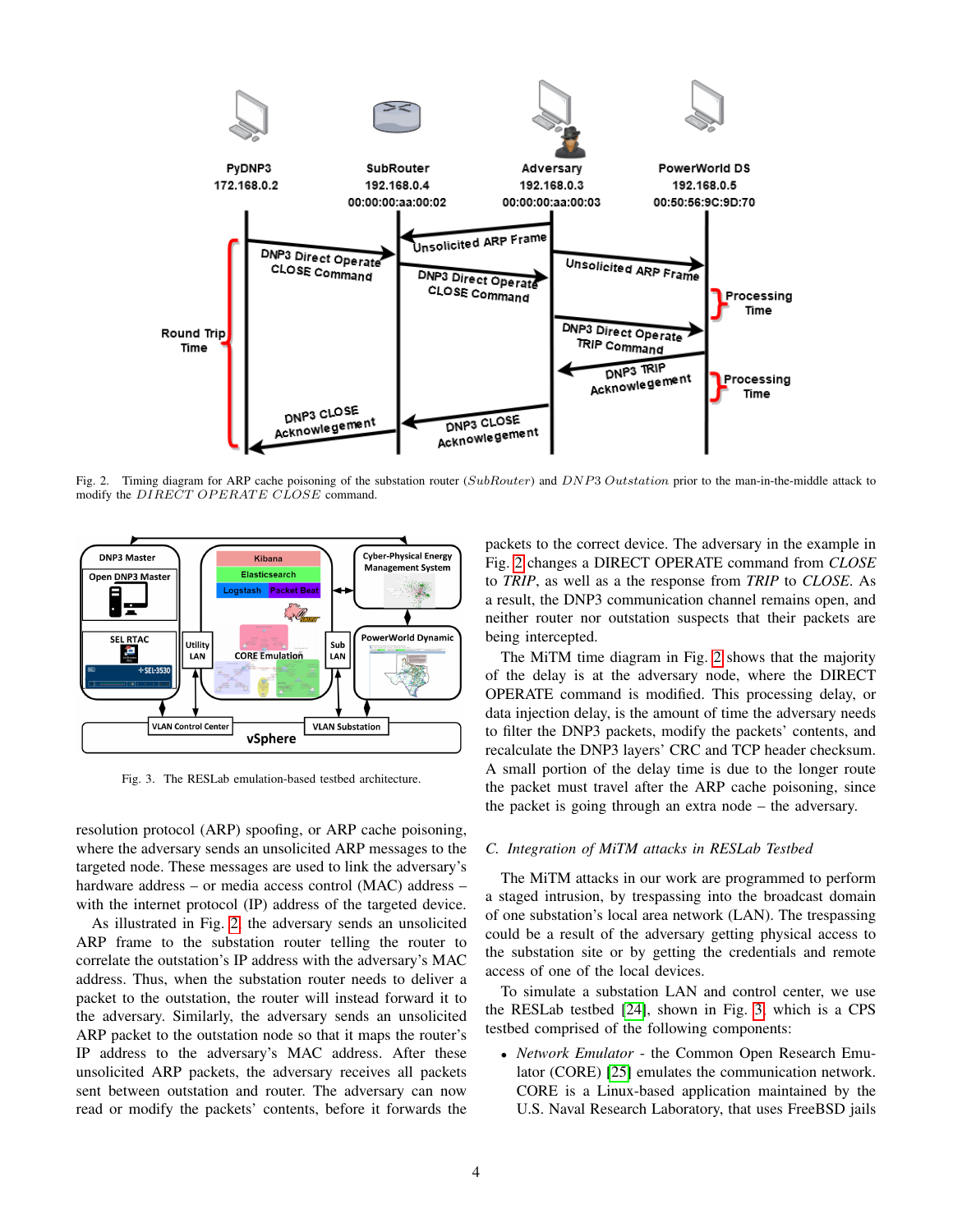

<span id="page-4-1"></span>Fig. 4. The RESLab testbed network topology emulated in CORE. The arrows show the data flows and virtual machine interconnections for our use cases (Section [IV\)](#page-4-0).

configured as routers, switches, servers, and personal computers to create various emulated network nodes.

- *DNP3 Master* there are two different DNP3 masters in the RESLab testbed: the OpenDNP3 and the SEL-3530 real-time automation controller (RTAC). The OpenDNP3 is a DNP3 master application with a command line interface that is used to remotely operate outstation devices. The SEL-3530 RTAC is a cyber-physical component connected to the testbed, that in this instance is being used as a DNP3 master.
- *DNP3 Outstation* PowerWorld Dynamic Studio (PWDS) is a real-time simulation engine for high voltage power systems [\[26\]](#page-12-5). In this paper, we use PWDS to simulate the synthetic Texas 2000-bus model [\[20\]](#page-11-19) as our exemplar power system.
- *Intrusion Detection System* Snort [\[27\]](#page-12-6) is being used in RESLab as the rule-based, open-source intrusion detection system (IDS). It is configured to generate alerts for ARP cache poisoning and FDI attacks.
- *Storage and Visualization* The Elasticsearch, Logstash, and Kibana (ELK) [\[28\]](#page-12-7) stack probes and stores all virtual and physical network interfaces' traffic, in addition to storing all Snort alerts generated during each use case. This data can be queried using Lucene queries to perform in depth visualization and cyber data correlation.
- *Cyber-Physical Resilient Energy Systems (CYPRES) Application* - CYPRES aggregates information, i.e., from the cyber side CORE emulation environment, from the power side PWDS, as well as from the DNP3 masters regarding the communication status of DNP3 packets. All these data sets are then analyzed.

The RESLab testbed components are hosted in different virtual machines with the vSphere virtualization platform, as



<span id="page-4-2"></span>THE SEQUENCE OF FUNCTION CALLS TO THE MITM ALGORITHMS DESCRIBE IN SECTION [IV](#page-4-0) FOR EACH USE CASE.

illustrated in Fig. [3.](#page-3-1) In the middle, we have CORE which emulates a communication network that allows the DNP3 masters and outstation to interact. On the left side, CORE connects the utility control center, where there is a DNP3 master modeled using OpenDNP3 libraries and SEL-RTAC. On the right side, CORE connects the DNP3 outstations running in PWDS.

The network topology of CORE is shown in detail in Fig. [4,](#page-4-1) where the OpenDNP3 master and SEL-RTAC are connected to the CORE's network through virtual port *ens192*. To emulate the outstations, the synthetic power system in PWDS is connected through virtual port *ens224*. When the DNP3 communication link is not ARP cache poisoned, the traffic flows directly from *ens192* to *ens224*. However, when the adversary cache poisons the DNP3 communication link, all traffic between the control center and outstation passes through the adversary node, as shown by the dotted arrows.

## IV. MITM ATTACKS ON DNP3

<span id="page-4-0"></span>In this section four different MiTM attack algorithms are described. Each algorithm is used in a different sequence to generate the FDI and FCI use cases. Table [II](#page-4-2) shows the order in which each algorithm is used for the four use cases. For example, in Use Case 3, the adversary script calls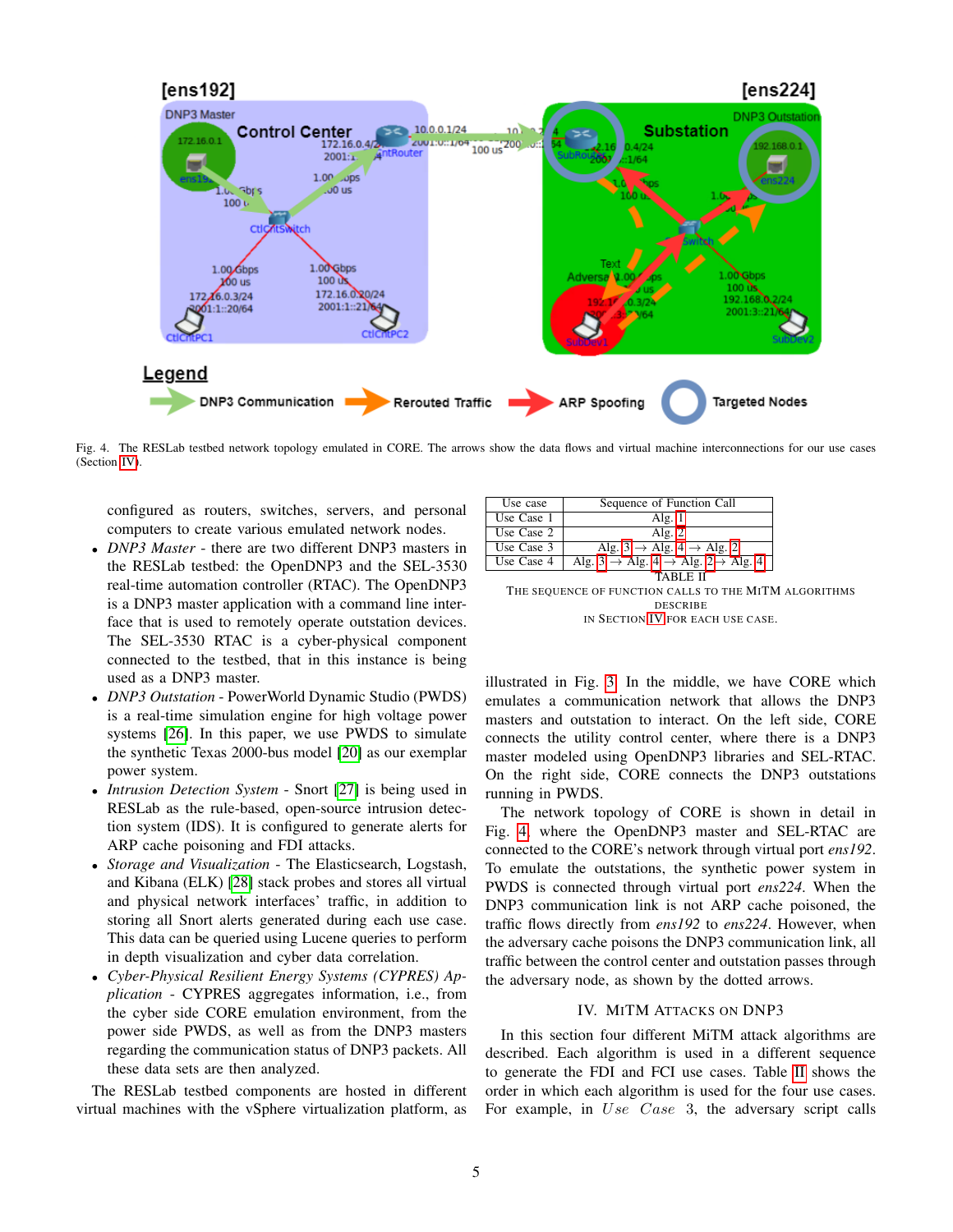Algorithms [3,](#page-6-1) [4,](#page-7-2) and [2.](#page-6-0) The function of each algorithm is described in the proceeding paragraphs.

## *A. Scapy MiTM Script*

The MiTM attack scripts are programmed using the Scapy Project Python wrapper [\[12\]](#page-11-11). Scapy is a powerful library that can modify frames and/or packets in real-time. The library has many built-in packet dissectors for applications using either user datagram protocol (UDP) or transmission control protocol (TCP). However, DNP3 is not one of the supported TCP applications. Fortunately, [\[29\]](#page-12-8) introduces a Scapy extension for DNP3, which we use to dissect and filter DNP3 packets.

Here is how it works. Scapy reads all traffic sent to the adversary once the route is ARP cache-poisoned. Then, the DNP3 extension along with Scapy's native libraries filters traffic based on IP, TCP, and DNP3 header information. For instance, if the function code of a captured DNP3 packet is (FC:05), it indicates an analog or a binary DIRECT OPERATE command. Thus, the adversary needs to have its value modified before it forwards the packet to the original destination. If the TCP packet does not have a function code, it is not a DNP3 packet and the adversary only forwards it to the destination.

This process is not as straightforward as it may seem. First, the total process must be optimized to take the least amount of processing time as possible. Second, the DNP3 traffic is filtered by function code and then by control code to determine if the payload is an analog or binary command. Third, in order to keep the operator unaware that the wrong command has been sent to the outstation, the acknowledgement number of each DNP3 command packet is used to filter the appropriate response packet, that is changed to match the original command sent by the control center.

## *B. Binary Operate*

Substation breakers are represented by binary points (BI or BO) that can have their states updated remotely by DNP3 binary DIRECT OPERATE packets. Each point can either be opened (tripped) or closed. The *TRIP* action will disconnect or de-energize a line, a *CLOSE* will energize an open a line. The MiTM script inverts the binary command. In other words, a *TRIP* command is forced to a *CLOSE* command, or vice-versa.

Algorithm [1](#page-5-0) describes the process to invert a binary DI-RECT OPERATE packet. After a received packet  $(recv\_pkt)$ is identified as a DNP3 binary DIRECT OPERATE packet, its TCP header checksum is removed, because Scapy automatically recalculates the TCP header checksum if there is not one detected when forwarding the frame. The  $recv$ <sub>p</sub> $kt$ 's acknowledgement number is stored as  $binary\_operate\_ack,$ so the response packet can be changed to the original binary value. Then, the DNP3 header is stored as  $dnp$  header. The same is done for the packet's payload or  $dnp$ -pl. Next, the payload is bisected around the *control code*, as in Fig. [1.](#page-2-0) The first half of the payload is stored under the  $dnp\_front$ . The second half is stored under the  $dnp\_end$ . If the packet's control code is a *CLOSE* command ('41'), it is modified to be a *TRIP* command ('81'), or vice-versa.

# <span id="page-5-0"></span>Algorithm 1 MiTM attack on binary control commands

| <b>function</b> modify_binary_direct_operate(recv_pkt) |
|--------------------------------------------------------|
| $binary\_operate\_ack = recv\_pkt[TCP].ack$            |
| $mod\_pkt = recv\_pkt[TCP]$                            |
| Delete mod_pkt.checksum                                |
| $dnp\_header = mod\_pkt.pl[:dnp\_hdr\_size]$           |
| $dnp\_pl = mod\_pkt.pl[dnp\_hdr\_size:]$               |
| $dnp\_front = mod\_pkt.pl[dp\_hdr\_size:bin\_loc]$     |
| $dnp\_end = mod\_pkt.pl[bin\_loc + 1:]$                |
| $dnp\_mid = mod\_pkt.pl bin\_loc $                     |
| if $dnp\_mid == b'nx41'$ then $dnp\_mid = b'nx81'$     |
| else $dnp\_mid = b'nx41'$                              |
| end if                                                 |
| $merged\_pl = Join[dnp\_front,dnp\_mid,dnp\_end]$      |
| $pl\_with\_crc = update\_crc\_payload(merged\_pl)$     |
| $mod\_pkt.pl = Join[dnp\_header, pl\_with\_crc]$       |
| $mod\_pkt = send\_to\_outstation(mod\_pkt)$            |
| return mod_pkt, binary_operate_ack                     |
| end function                                           |

Then, the DNP3 payload is reassembled by joining the  $dnp\_front$ ,  $dnp\_mid$ , and  $dnp\_end$  together as  $merged\_pl$ . The reassembled payload is passed to the update crc payload function, which comes from the DNP3 Scapy extension [\[29\]](#page-12-8). Finally, the MAC address in the frame's header is updated to the MAC address of the outstation, and the adversary forwards the frame to the outstation.

#### *C. Analog Direct Operate*

The setpoints of generators and other controls are represented by analog points  $(AI \t{or} AO)$  in the DNP3 protocol. Each setpoint can be varied by the DNP3 master. In the MiTM script, any analog DIRECT OPERATE setpoint is forced to a lower value. The lower value ramps down the generator without tripping it. Algorithm [1](#page-5-0) inverts the control code for a binary DIRECT OPERATE command. Algorithm [2](#page-6-0) changes analog values instead of binary values. The main difference between the two algorithms is  $dnp\_mid$  which is an analog value that is modified in Algorithm [2.](#page-6-0) The analog value is a four-octet float value that is encoded with a one-octet control status. In the *update new val*() function, the analog value in the original  $recv$  *pkt* is changed to a forged value. Once the forged value is placed in the correct position, the DNP3 payload CRC, TCP header checksum, and the MAC address are updated before the packet is forwarded to the outstation.

## *D. Polled Measurement Sniff and Store*

To target the intended DNP3 packet, the MiTM script must first sniff through all the network traffic between the substation gateway and PWDS. Then, each packet the MiTM script receives is filtered by its function code. For every fifth packet with a DNP3 function code of '81', the analog and binary data value is stored in the adversary's machine. Not every read response packet is stored since the processing time for these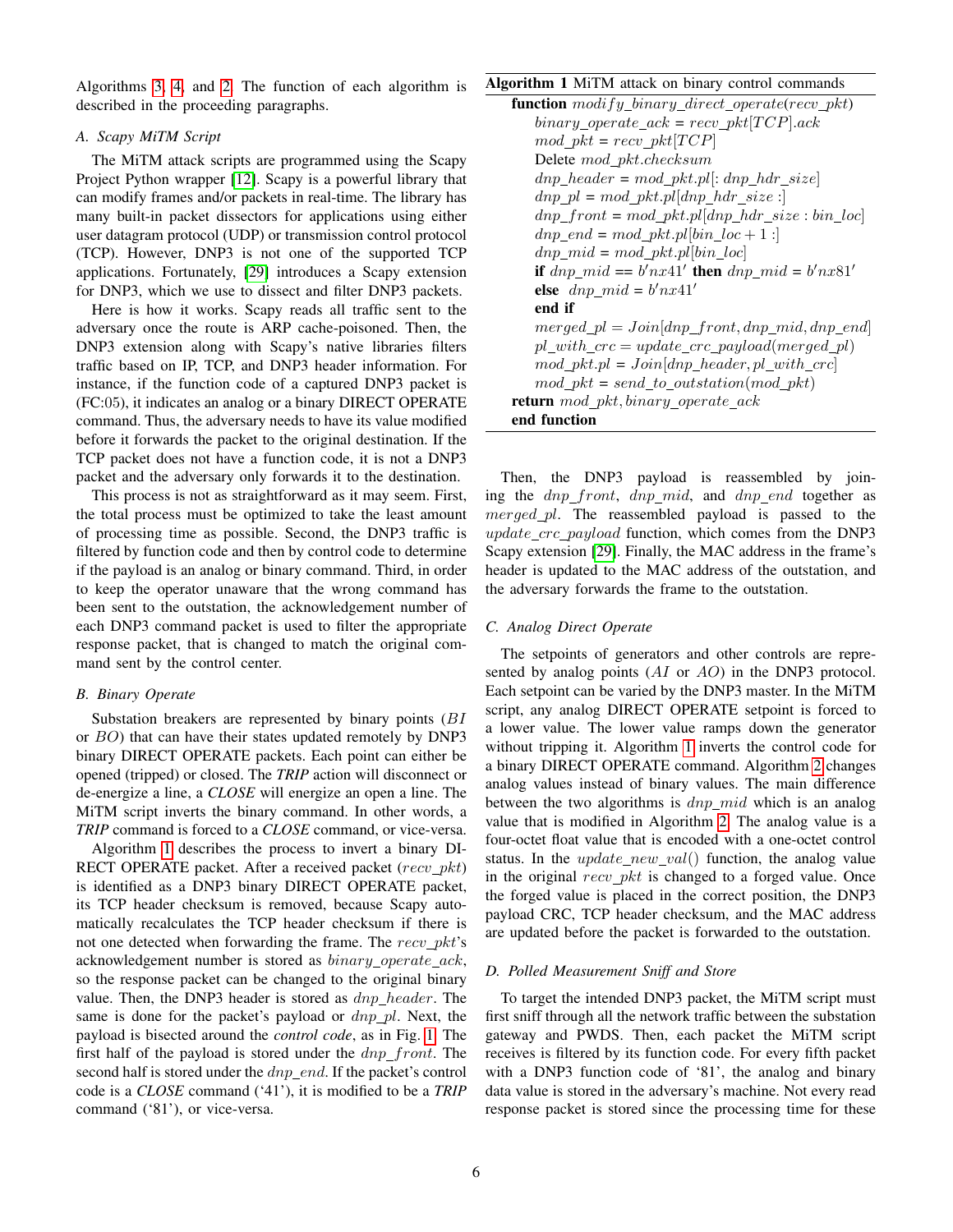# <span id="page-6-0"></span>Algorithm 2 MiTM attack on analog control commands

```
1: function modify\_analog\_direct\_operate(recv\_pkt)2: analog operate ack = recv pkt[TCP].ack
3: mod\_pkt = recv\_pkt[TCP]4: Delete mod pkt.checksum
5: dnp\_header = mod\_pkt.pl[:dnp\_hdr\_size]6: dnp pl = mod pkt.pl[dnp hdr size :]
7: dnp front = mod pkt.pl[dnp hdr size : alg loc]
8: dnp end = mod pkt.pl[anlq loc + 5 :]
9: dnp\_mid = mod\_pkt.pl[anlg\_loc + 1:anlg\_loc + 5]10: dnp\_mid = update\_new\_val(dnp\_mid)11: merged\_pl = Join[dnp\_front,dnp\_mid,dnp\_end]12: pl\_with\_crc = update\_crc\_payload(merged\_pl)13: mod\_pkt.pl = Join|dnp\_header, pl\_with\_crc|14: mod\_pkt = send\_to\_outstation(mod\_pkt)15: return mod_pkt, analog_operate_ack
16: end function
```
packets is relatively high and would lead to more retransmitted packets.

Algorithm [3](#page-6-1) describes how the read response packets are stored in a  $dnpDatabase$ . A DNP3 response payload for poll request consists of collection of the DNP3 points stored in the *datachunks* with the *chunk\_size* of 18 bytes (16 bytes of payload and two bytes of CRC). First, the packet data  $dn p$ <sub>pl</sub> is checked to see if it contains one or more *datachunks*. For the payload with at least one *datachunk*, each dnp chunk's CRC is removed and its contents are concatenated into contiguous bytes of  $BI$ ,  $AI$ ,  $BO$ , and  $AO$  points. Then, based on the header information  $bi\_hdr$ ,  $ai\_hdr$ ,  $bo\_hdr$ ,  $ao\_hdr$ , the number of DNP3 points under each category  $bi\_count$ ,  $ai\_count$ ,  $bo\_count$ ,  $ao\_count$  is extracted. The information such as the pointIndex, value, chunkIndex, pointType of each DNP3 point is stored in a  $dnpDatabase$  classified by the source address of the packet, which is unique to each outstation number. The pointIndex stores the actual DNP3 index. The value stores the value associated with the DNP3 point. The  $pointType$  indicates the type of the DNP3 point. The purpose of storing  $chunkIndex$  is to identify the location of the DNP3 point in the *datachunks*. These attributes are further used by the intruder in Algorithm [4](#page-7-2) to modify the measurement in a specific location, which results in a faster modification of the DNP3 payload.

#### *E. Polled Measurements Modification*

Periodically, the master polls each outstation that is connected to it for updates on the binary and analog points. In the RESLab testbed, the polling interval varies from 30 to 60 s. When polled, an outstation responds with a list of all the binary and analog points housed within that outstation. There are multiple ways this data can be manipulated. For instance, the poll measurements can be spoofed to a wrong value, causing the operator to send the incorrect command to the outstation. Or these updates can be forged so the operator

# <span id="page-6-1"></span>Algorithm 3 MiTM attack on sniffing measurements

1: **function**  $sniff\_read\_response(recv\_pkt, outstation)$ 

- 2: mod pkt =  $recv$  pkt  $TCP$
- 3: Delete mod pkt.checksum
- 4: dnp header = mod pkt.pl: dnp hdr size
- 5:  $dnp\_pl = mod\_pkt.pl[dp\_hdr\_size:]$
- 6:  $chunk size = 18$
- 7: dnp chunks =  $len(dnp\ pl)/chunk\ size$
- 8: if dnp chunks  $== 0$  then
- 9:  $send\_to\_master(mod\_pkt)$  return  $mod\_pkt$
- 10: end if
- 11: Store each data chunks in  $dnp\_chunks\_pl$
- 12:  $dnp\_pl\_without\_crc =$  Remove 2 bytes of CRC from each dnp\_chunks\_pl
- 13:  $dnp\_reassembled = Join(dnp\_pl\_without\_crc)$
- 14: Obtain  $bi\_hdr$ ,  $bi\_pl$ ,  $ai\_hdr$ ,  $ai\_pl$ ,  $bo\_hdr$ , bo\_pl,ao\_hdr, ao\_pl using bi\_count,ai\_count, bo\_count, ao count
- 15: Obtain start and end index for BI, AI, BO, AO group types
- 16: Store DNP3Points for each point types
- 17: Create dnpDatabase for outstation using each point in  $DNP3Points$  for  $BI, AI, BO, AO$  types

return dnpDatabase

18: end function

will choose not to send a command to an outstation, when he/she should.

The *dnpDatabase* containing all the datapoints captured in Algorithm [3](#page-6-1) is passed to the  $modify\_read\_response()$ function, shown in Algorithm. [4.](#page-7-2) A list of BI, BO, AI, and AO points that the MiTM attack intends to use are contained in the variable  $ModPoints$  that is passed to the function. Each point listed in  $ModPoints$  is modified in the  $dnpDatabase$ , and the CRC for each *datachunk* is updated. BI and BO points have only one-octet and therefore can be contained in one *datachunk* (lines 7-10 in Algorithm [4\)](#page-7-2). However, AI and AO are five octets long and can be split between two datachunks (lines 11-19 in Algorithm [4\)](#page-7-2). Each *datachunk* that is modified must have its CRC recalculated for the master to accept the packet.

## *F. Acknowledgements Modification*

After a binary or analog DIRECT OPERATE packet is received at an outstation, a DNP3 acknowledgement packet is returned stating the action was performed. When the MiTM script changes the binary or analog command or value to perform an incorrect action, the outstation's response is a telltale sign that the DNP3 communication channel is compromised. For the MiTM to remain unnoticed by the control center's operator, the DNP3 acknowledgement from the outstation must be modified. When a binary *CLOSE* command is sent by the operator, the MiTM scrip changes the command to a binary *TRIP* and then forwards it to the outstation. Correspondingly, in the acknowledgement, the outstation sends a binary re-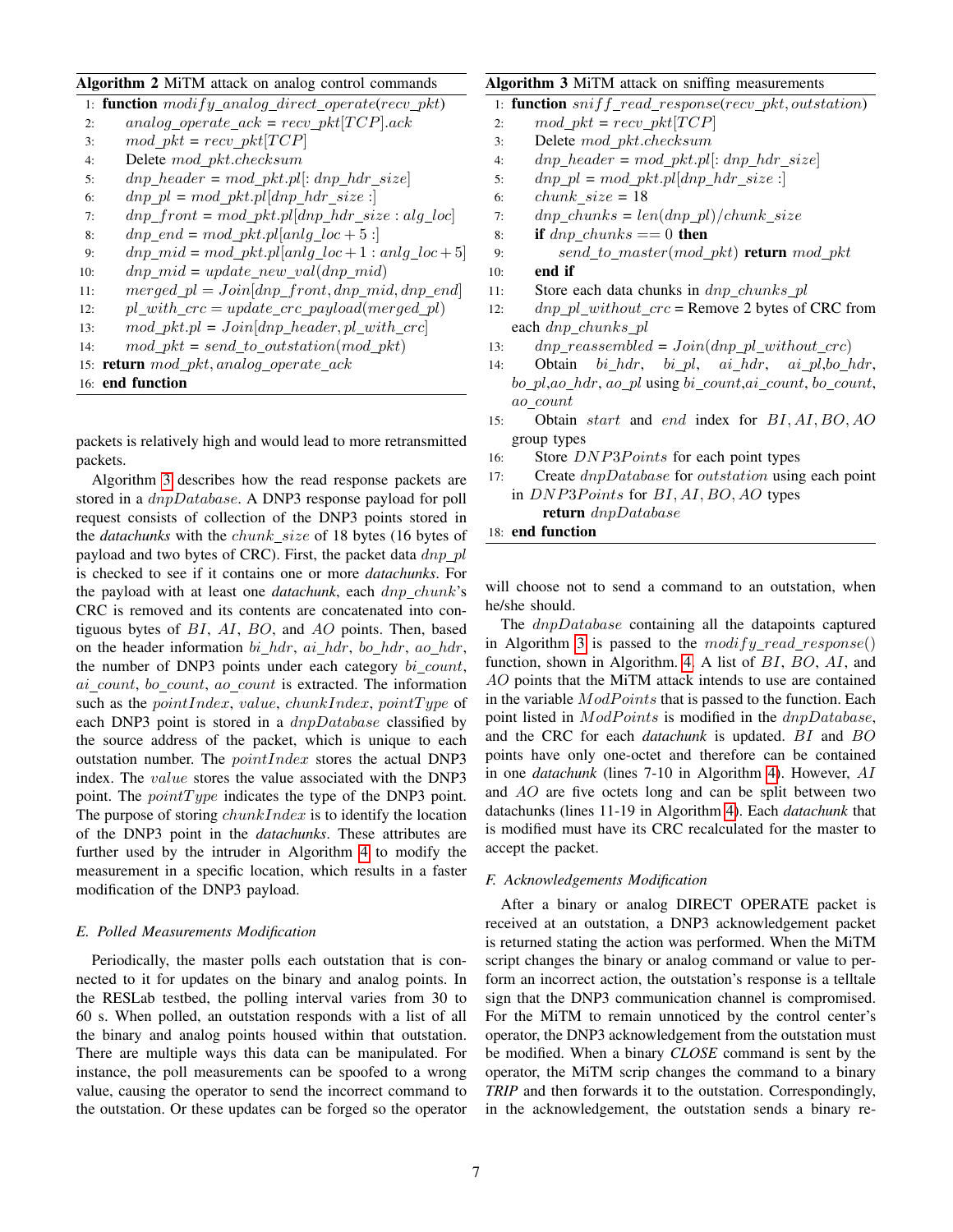## <span id="page-7-2"></span>Algorithm 4 MiTM attack on modifying measurements

|     | 1: function $modify\_read\_response(dnpDatabase, ModPoints)$ |     |  |  |
|-----|--------------------------------------------------------------|-----|--|--|
| 2:  | $mod\_pkt = recv\_pkt[TCP]$                                  | AR  |  |  |
| 3:  | Delete mod_pkt.checksum                                      | det |  |  |
| 4:  | for $dnp3Point$ in $ModPoints$ do                            | not |  |  |
| 5:  | $dnp\_header = mod\_pkt.pl[:dnp\_hdr\_size]$                 | det |  |  |
| 6:  | $dnp\_pl = mod\_pkt.pl[dp\_hdr\_size:]$                      |     |  |  |
| 7:  | <b>if</b> $dnp3Point.pointType$ is $BI \vee BO$ then         |     |  |  |
| 8:  | $bin\_loc =$ using $dnp3Point.chunkIndex$ and                | pr  |  |  |
|     | dnp3Point.pointIndex                                         |     |  |  |
| 9:  | Follow steps 7 to 15 in Alg. 1                               | pr  |  |  |
| 10: | end if                                                       |     |  |  |
| 11: | <b>if</b> $dnp3Point.pointType$ is $AI \vee AO$ <b>then</b>  |     |  |  |
| 12: | $anlg\_loc$ = using $dnp3Point.chunkIndex$                   |     |  |  |
|     | and $dnp3Point.pointIndex$                                   | pr  |  |  |
| 13: | if $len(dnp3Point.chunkIndex) > 1$ then                      |     |  |  |
| 14: | Process the $dnp3Point.chunkIndex[0]$                        |     |  |  |
|     | and $dnp3Point.chunkIndex[1]$ separately                     |     |  |  |
| 15: | end if                                                       |     |  |  |
| 16: | <b>if</b> $len(dnp3Point.chunkIndex) == 1$ <b>then</b>       | Ru  |  |  |
| 17: | Follow steps 7 to 14 in Alg. 2                               | the |  |  |
| 18: | end if                                                       | an  |  |  |
| 19: | end if                                                       | not |  |  |
| 20: | end for                                                      | the |  |  |
| 21: | $mod\_pkt = send\_to\_master(mod\_pkt)$                      |     |  |  |
|     | 22: return $mod\_pkt$<br>R <sub>1</sub>                      |     |  |  |
|     | 23: end function                                             |     |  |  |

sponse stating that the breaker is opening. The intruder then modifies the true response into a binary *CLOSE* response and forwards it to the operator. This leaves the DNP3 master unaware that the wrong action has been sent to the outstation.

Algorithm [1,](#page-5-0) which is used to modify the binary DI-RECT OPERATE packet, modifies the binary operate response packet. Similarly, Algorithm [2](#page-6-0) modifies the analog operate response packet.

## V. SNORT CONFIGURATION FOR MITM ATTACK

<span id="page-7-0"></span>It is essential for utility companies to monitor and secure their networks from various forms of cyber threats. Generally, this comes in the form of an IDS that can detect vulnerabilities in a network and generate alarms. Snort is a open-source IDS [\[27\]](#page-12-6) that can be configured to dissect Ethernet packets to monitor for a variety of attacks. Each type of attack has a preprocessor which can be enabled in the Snort's configuration file. Then, rules based on the data the pre-processors collects are created to generate alerts. The alerts can be displayed in real-time or saved to a file.

During each trial, Snort is running in the substation gateway or *SubRouter* (IP: 192.168.0.4), shown in Fig. [4.](#page-4-1) The Snort ARP and DNP3 pre-processors are used. In the Snort configuration file, the MAC addresses of the SubRouter and DNP3 Outstation (IP: 192.168.0.5) are white-listed (Listing [1\)](#page-7-3), where a list of known IP addresses and their MAC addresses within a LAN is maintained by Snort [\[30\]](#page-12-9). This

allows it to detect if the MAC address has changed from the intisted IP address, which indicates an attempt to poison the ARP table of the router. The DNP3 pre-processor (Listing [2\)](#page-7-4) detects a DNP3 packet and checks if the CRC is correct; if not, an alert is generated. The pre-processor is configured to detect when a DNP3 DIRECT OPERATE packet is sent.

<span id="page-7-3"></span>Listing 1. ARP pre-processor enabled in Snort configuration file preprocessor arpspoof\_detect\_host:  $\rightarrow$  192.168.0.4 00:00:00:aa:00:02 p r e p r o c e s s o r a r p s p o o f \_d e t e c t \_h o s t :  $\rightarrow$  192.168.0.5 00:50:56:9c:9d:70

<span id="page-7-4"></span>Listing 2. DNP3 pre-processor enabled in Snort configuration file preprocessor dnp3: ports  $\{20000\}$ memcap  $262144$  $check\_crc$ 

With the pre-processors enabled, custom rules are created. Rules are added to generate logs that can be used to alert the operator. The first three alerts,  $R1$ ,  $R2$ , and  $R3$ , indicate an ARP cache poisoning. The next two alerts, R4 and R5, notify when a DNP3 DIRECT OPERATE packet is sent to the outstation.

<span id="page-7-5"></span>Listing 3. ARP and DNP3 specific alerts configured in Snort R1 a l e r t ( msg : "

- $\rightarrow$  ARPSPOOF ETHERFRAME ARP MISMATCH SRC
	- $\rightarrow$  "; sid: 2; gid: 112; rev: 1;
- $\rightarrow$  metadata: rule-type preproc ;
- ,→ c l a s s t y p e : bad −unknown ; )
- R2 a l e r t ( msg : " → ARPSPOOF\_ETHERFRAME\_ARP\_MISMATCH\_DST  $\leftrightarrow$  "; sid: 3; gid: 112; rev: 1; ,→ m et a d at a : r u l e − t y p e p r e p r o c ; ,→ c l a s s t y p e : bad −unknown ; ) R3 a l e r t ( msg : " ,→ ARPSPOOF ARP CACHE OVERWRITE ATTACK  $\leftrightarrow$  "; sid: 4; gid: 112; rev: 1;
	- $\rightarrow$  metadata: rule-type preproc ;
	- ,→ c l a s s t y p e : bad −unknown ; )
- R4 alert tcp \$EXTERNAL\_NET any ->  $\rightarrow$  192.168.0.5 20000 (msg:"DNP3\_Snort\_  $\rightarrow$  DIRECT\_OPERATE"; flow: established,  $\leftrightarrow$  to\_server; dnp3\_func:direct\_operate  $\leftrightarrow$ ; sid:123000;) R5 a l e r t t c p  $E XTERNAL_NET$  any  $\rightarrow$
- $\rightarrow$  192.168.0.5 20000 (msg:"DNP3\_Snort\_  $\rightarrow$  OPERATE"; flow: established,  $\leftrightarrow$  to\_server; dnp3\_func:operate; sid
	- $\rightarrow$ :123002;)

#### VI. RESULTS AND ANALYSIS

<span id="page-7-1"></span>This section briefly describes the experiment setup in the RESLab testbed, then presents the results of four MiTM use cases. In addition, we show how Snort alerts can be used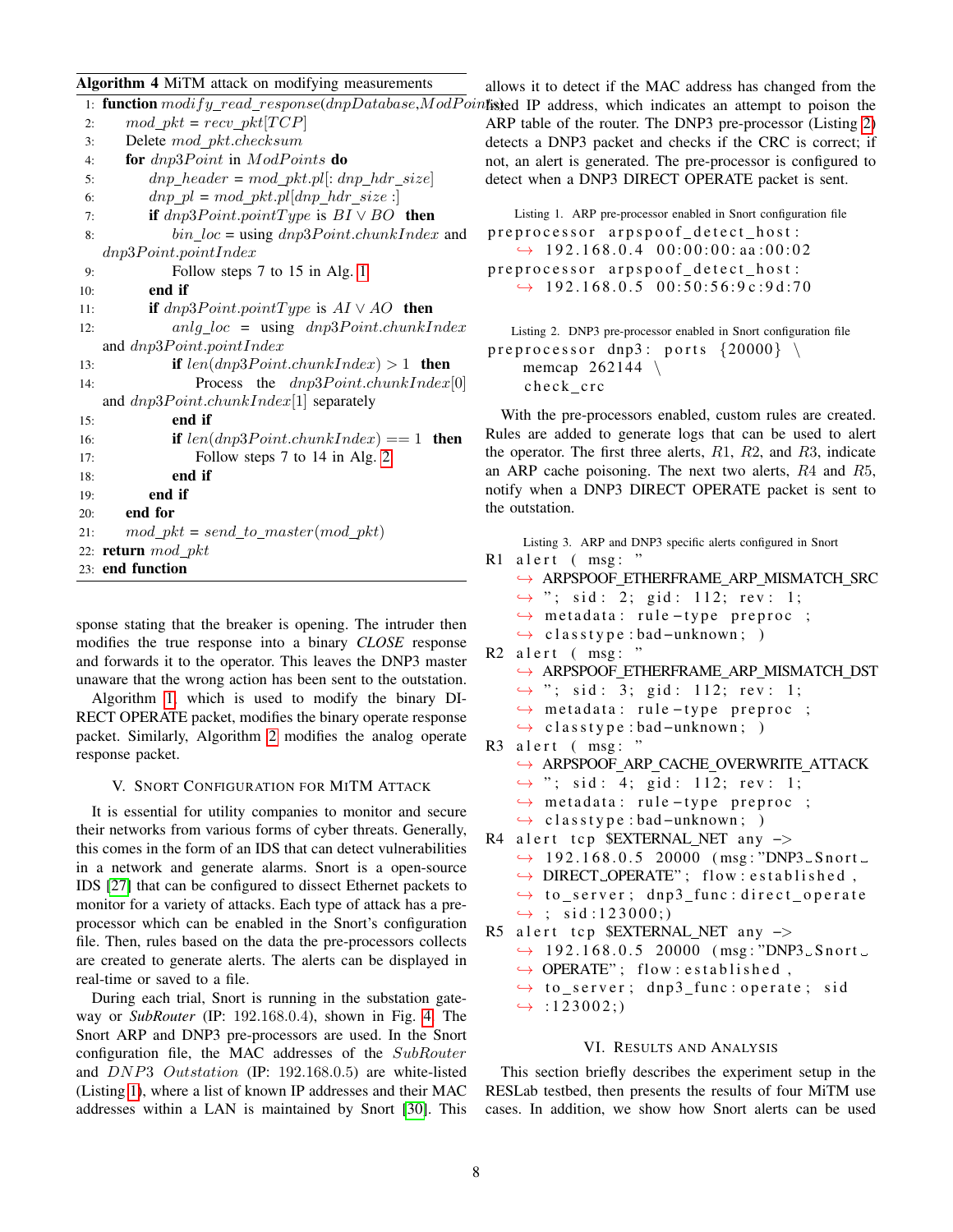to detect the MiTM attack. Snort is operating in a Network Intrusion Detection System (NIDS) mode at the substation router, protecting the substation's LAN.

#### *A. Experimental Setup*

As shown in RESLab testbed in Fig. [3,](#page-3-1) the DNP3 master and the SEL RTAC are connected through vSphere's control center virtual local area network (VLAN) to the CORE emulator. The DNP3 outstations, modeled in PWDS, are connected through vSphere's substation VLAN to the CORE network. In most known cyber attacks on an ICS network, the intruder had to perform multi-stage intrusions to reach the targeted grid components. Since this work focuses on the dynamics of MiTM attacks, the prior stages do not play a major role. Hence, we assume the intruder, after a reconnaissance stage, has remote access to one of the computer nodes in the substation LAN, which in this instance is the adversary node.

#### *B. Evaluation Metrics*

The strength of the MiTM attack is determined by analyzing the average round trip time (RTT), retransmission rate, and average processing time of DNP3 packets, as described below.

1) Retransmission Rate: When a packet is sent, the sender starts a variable-length retransmission timer, and waits for the acknowledgement. If it does not receive an acknowledgement before the timer expires, the sender assumes the packet is lost and retransmits it. During the MiTM attack, the number of retransmissions increases, because packets may not be successfully forwarded to the outstation and the DNP3 master may not receive the acknowledgement. This may also happen if the adversary cannot forward the acknowledgement it receives from the outstation. Since the duration of each use case varies, retransmission rate is used as a metric instead of the number of retransmissions. The retransmission rate  $R_R$  is computed using Eq. [1,](#page-8-0)

<span id="page-8-0"></span>
$$
R_R = N_R / T_R \tag{1}
$$

where  $N_R$  is the number of retransmitted packets during the MiTM, and  $T_R$  is the time interval between the first and the last retransmitted packet in seconds.

- 2) Average Round Trip Time (RTT): The RTT can be seen in the time diagram in Fig. [2.](#page-3-0) It includes the network's propagation delay due to the distance between nodes, the added transmission delays as the packet travels through the adversary node, and the processing time the adversary takes to modify the commands and response. Hence, we evaluate the impact of a MiTM attack on the RTT.
- 3) Processing time: The processing time depends on the type of DNP3 traffic the intruder modifies. The processing time for modifying outstation polled responses can vary based on the outstation data that is polled. The outstation's read response depends on the number of DNP3 points housed at a particular outstation.

The retransmission rate and average RTT are extrapolated by analyzing Wireshark packet captures (PCAP) data from the *SubRouter*'s network interface. The processing delay is automatically calculated by the MiTM attack script.

#### *C. Modifying Measurements and Commands*

The objective of the intruder is to disrupt grid operations. Details on the sequence of actions that create the FCI and FDI attacks and how they impact the physical components of the power system are presented in detail in [\[24\]](#page-12-3). Here in this paper we focus on the impact of the attacks on the communications network, or cyber telemetry. These are our four use cases:

*1) Use Case 1: Branch Control Modifications. :* Each binary DIRECT OPERATE command is changed from a *CLOSE* to a *TRIP* command, with any other traffic simply forwarded. The change in the binary operate command introduces some processing delay, which may cause the packet to be retransmitted.

*2) Use Case 2: Generator Set-Point Modification. :* When the MiTM script is running, the analog point for the generator is set to a lower value, in some cases 20 MW, which will decrease the generator setpoint from its current value down to 20 MW.

*3) Use Case 3: Measurement and Status Modification. :* Use Case 3 is a combination of FCI and FDI attacks. After each polling interval, the DNP3 master will send a read request packet to each outstation, which then sends a read response packet back to the master. This read response is filled with the all the binary input, analog input, binary output, and analog output DNP3 points. Next, analog input points in the read response packet are changed to a lower value lower of 20 MW or 0 MW. The operator controlling the DNP3 master is then forced to send an analog DIRECT OPERATE command to bring the generators back to their original loaded set points. However, when the operator sends this original set point value to the generator, the MiTM script is programmed to change the setpoint to 20 MW or 0 MW.

*4) Use Case 4: Measurement and Status Modification. :* The adversary first follows the steps of Use Case 3, then modifies the read response packet of the preceding packets, based on the actual set point given by the master. Thus, the master is unaware of the contingency created.

## *D. Use Cases Implementation*

For each use case, we alter the polling intervals and the number of polled DNP3 outstations. The polling intervals tested were 30 and 60 s, while the number of polled DNP3 outstations were five and ten. For instance, the scenario  $UC1$  10  $OS$  30 means that we implemented  $Use Case 1$ with ten outstations and a polling interval of 30 s. In each scenario, the normal operation is conducted first without the MiTM attack. Then, the operation is conducted again with the attack to analyze its impact. Finally, the attack is stopped and the network restored.

The main reason for choosing polling intervals of 30 and 60 s is that most DNP3 masters have polling rates of 30 s,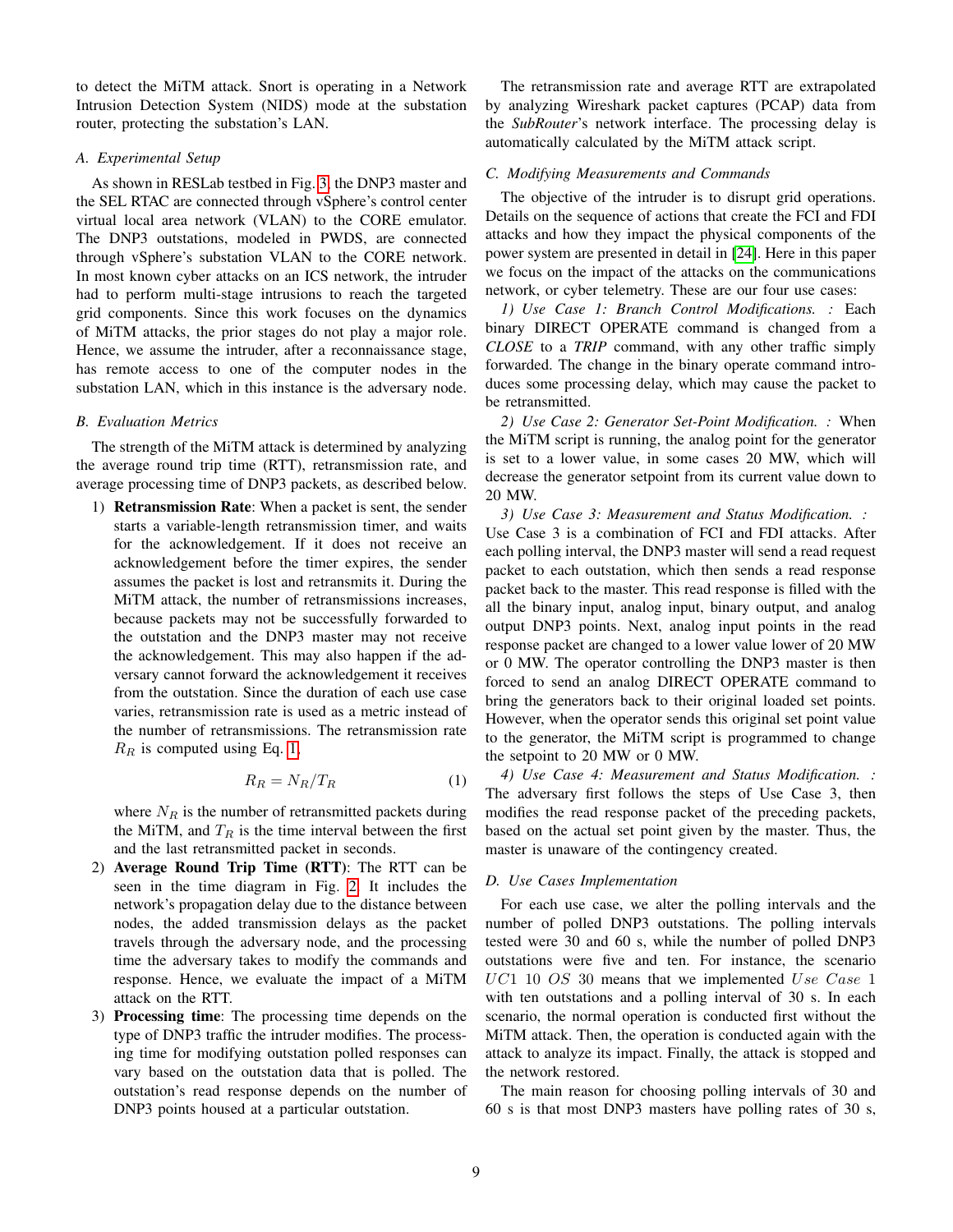1 min, or 5 min, with a maximum of 15 min. A polling interval of more than two minutes has little impact on attack strength because the adversary processing time is less than 60 to 70 ms (see Section [VI-G\)](#page-9-0).

Similarly, we choose outstation numbers of five and ten since our objective is to study the communication dynamics of an impacted outstation, and how the number of outstations becomes a limitation on the attack success probability. The numbers of five and ten coincide with our use cases in the Texas 2000-bus model where each utility control center communicates with at least two and at most 25 substations. Because the RESLab testbed uses CORE, which is an emulator and not a simulator, there are practical limitations to the number of substations that can be modified by the MiTM script. This number in our testbed is about 50 substations; however, this depends on the amount of memory and capacity of the network interface card's buffer that is allocated to CORE. Since CORE is an emulator, it demonstrates more realistically the physical limitations an actual adversary would have to experience in order to create a successful MiTM attack.

# *E. Impact of Polling Rates and Number of Outstations on Retransmission*

High polling rates, or low polling intervals, result in packet losses during an attack due to the limitations of an adversary's resources to process all the command and response DNP3 traffic. Hence, we study the impact of polling rates on the number of retransmissions. Fig. [5](#page-9-1) shows the impact of different scenarios on the retransmission rate. Scenarios with 60 s polling intervals result in less retransmissions in comparison to 30 s scenarios. For example, in  $UC1$  10  $OS$  30 the retransmission rate is almost four times that of  $UC1$  10 OS 60.

Note that the UC1 5 OS 30 and UC1 5 OS 60 are not included in Fig. [5,](#page-9-1) because Use Case 1 requires eight or more outstations to have their binary operate packets inverted in order to generate a cascading failure in the Texas 2000-bus topology.

The number of DNP3 outstations polled also affects the amount of traffic the intruder is required to process. A larger number of outstations causes more traffic. The network buffer temporarily stores incoming packets before they are processed. Due to the limitation on the buffer size, the intruder may not be able to process all the traffic that traverses through it, which results in some attacks failing. Hence, the number of retransmissions increases. For example, from Fig. [5](#page-9-1) we can observe the retransmission rate for UC2 10 OS 30 with ten polled outstations is almost 2.5 times that of the  $UC25OS30$ case with five polled outstations.

#### *F. Impact on Average Round Trip Time*

The RTT can be an indicator that an intruder is intercepting network traffic. RTT is also affected by the number of outstations polled and how often each is being polled. Fig. [6](#page-9-2) shows the DNP3 packets that resulted in a high RTT and had to be retransmitted for different use cases. The majority of the DNP3 traffic is received before the retransmission timer expires, shown by the dashed-line. The line shows the cut-off time for the DNP3 retransmission timer, which was set to 7.0 s. We have observed that there is a longer delay when ten outstations are polled, compared with the number of retransmissions for the scenarios with five outstations.

# <span id="page-9-0"></span>*G. Processing Time by Packet Type*

The processing time at the adversary node is different for each packet type, as shown in Fig. [7,](#page-10-1) where we measure the average time to forward packets between the substation gateway and outstation by packet type. The lowest forwarding time and therefore most difficult packet type to detect the MiTM attack were the bypass packets, which took 22.775 ms to process. In the bypass packets, the adversary only modifies the source and destination MAC addresses of the frame. Next, the average processing time for an analog DIRECT OPERATE packet is higher at 27.693 ms, followed by binary DIRECT OPERATE taking an average of 30.217 ms. The highest



<span id="page-9-1"></span>Fig. 5. Retransmission rate of DNP3 traffic for each scenario.



<span id="page-9-2"></span>Fig. 6. Round trip time for DNP3 traffic for each scenario.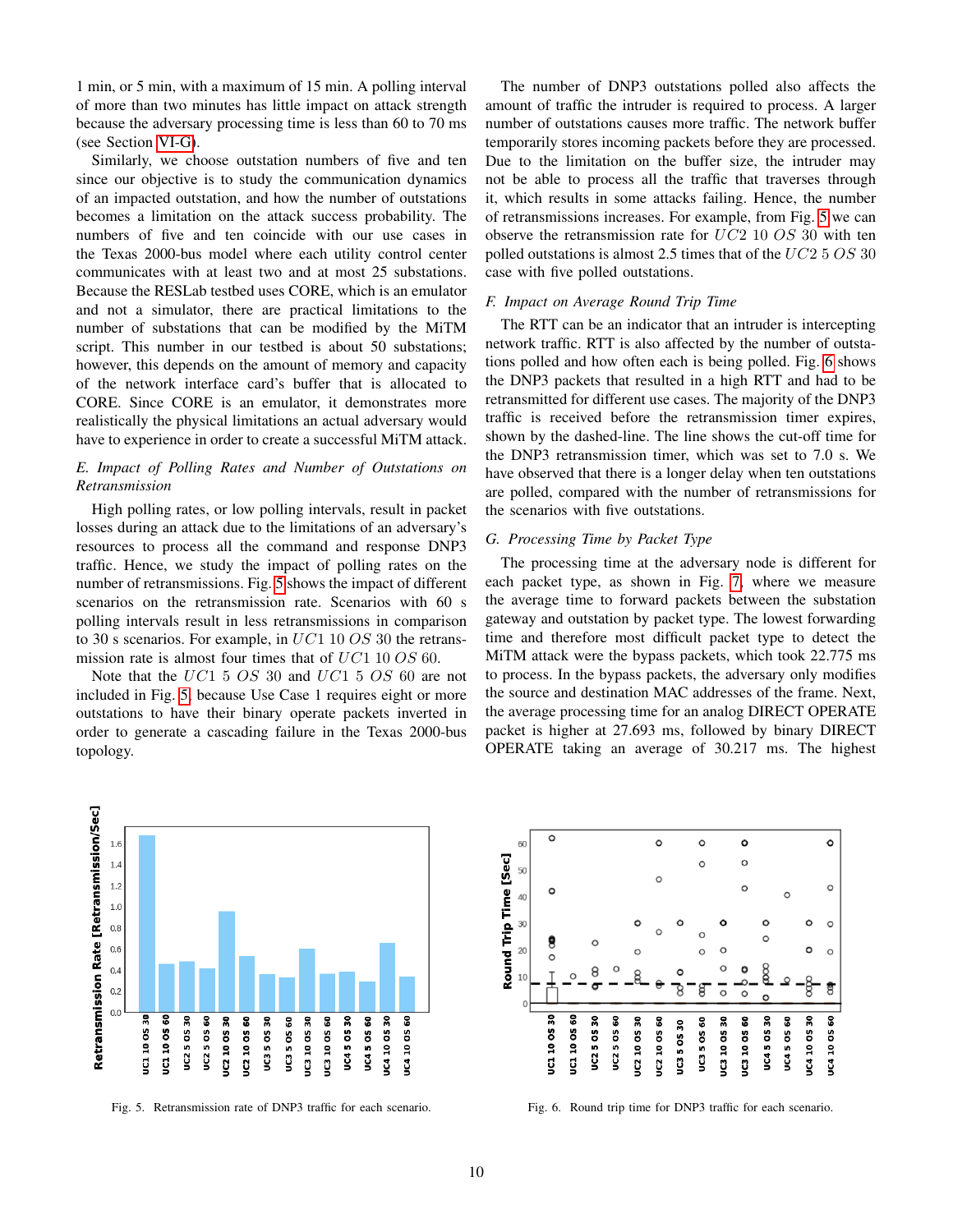

<span id="page-10-1"></span>Fig. 7. Average processing time by packet type at the adversary node.



<span id="page-10-2"></span>Fig. 8. Data flow pipeline for Kibana data processing and graph generation.

processing time is for the read response packets, which take an average of 35.415 ms.

The processing time is directly correlated to the amount of traffic and the number of operations the MiTM script has to perform on each packet. For this reason, the bypass traffic took the least amount of time, as the adversary only updates the MAC address and forwards it to the original destination. Next, the operations to the binary and analog DIRECT OPERATE packets include modifying the value sent by the operator, recalculating the CRC, and forwarding the forged packet to the outstation. The read response packets take the most number of operations: two to three analog/binary values are modified, then the CRC for multiple data blocks are calculated and updated, and the packet is forwarded to the master.

#### *H. Snort Detection*

In the RESLab testbed, the Snort logs and alerts are collected by Logstash, an open source tool that is used with Kibana to create dashboards for data analysis and visualization. After the Snort log data is processed by Kibana, the frequency of the ARP and DNP3 alerts show which DNP3 packets are being compromised at what time.

During each use case, the PCAP data containing unsolicited ARP and DNP3 traffic, and the Snort's alert log files are collected by Logstash, which filters and formats the data. Then, as shown in Fig. [8,](#page-10-2) the data is stored in the Elasticsearch database. Kibana then acts as the front-end for the Elasticsearch database, by creating graphs that show the correlation between Snort alerts, ARP frames, and DNP3 packets.

To illustrate what is displayed in RESLab testbed's dashboard, Fig. [9](#page-11-20) shows the ARP alerts that are generated when an ARP cache poisoning is detected based on the rules R1, R2, and R3, illustrated in Listing [3](#page-7-5) in Section [V.](#page-7-0) In addition, DNP3 alerts are generated when DNP3 DIRECT OPERATE packets are detected as per R4 and R5 rules.

We can conclude that during the time-period an ARP spoof is detected, the DNP3 DIRECT OPERATE packet is rerouted to the adversary's node, which indicates that the MiTM script is modifying the operation. By monitoring the RESLab's dashboard, it is possible to determine with a one-minute resolution which DNP3 packets are potentially compromised and should be discarded. The one-minute intervals that contain the DNP3 packets that should be discarded are shown by the blue lines in Fig. [9.](#page-11-20)

## VII. CONCLUSION

<span id="page-10-0"></span>Non-stealthy MiTM attacks can be developed and detected from features such as CRC mismatch, acknowledgements, and round trip times. However, if the intruder is stealthy enough to forge the CRCs, modify the acknowledgement packets, and reduce processing time by modifying selected DNP3 points in a payload, it can be difficult to detect such FDIs or FCIs.

There are two main contributions this paper provides to the reader. The first is a step-by-step framework that describes how to implement four DNP3-based MiTM attacks on a SCADA system's network. The second is a method to detect MiTM attack traffic by correlating Snort IDS alerts with ARP and DNP3 packet data, using network metrics such as retransmission rate and average RTT. It is important to monitor these metrics to detect the signature of a MiTM attack. The processing time at the adversary causes the RTT to increase, and the increased RTT causes retransmissions. These causal behaviors can be extracted in the form of timestamped features for training machine-learning-based detection algorithms.

Our results show that as the number of polled outstations increases, the DNP3 packets are delayed, and the efficiency of the MiTM attack decreases. This causes more DNP3 retransmissions, because consecutive packets from different outstations arrive at the adversary faster than the MiTM script can modify and forward the first packet. Also, we observe different processing times at the adversary for different types of DNP3 traffic. Read response packets had the longest processing time. Then, based on these results, we present defense recommendations such as showing how cyber telemetry can be used to detect stealthy MiTM attacks. Results show that while rule-based IDS such as Snort can detect ARP spoofs using existing pre-processors, they can still result in higher false positives due to rule selection criteria. Hence, this work also provides recommendations for future work to incorporate metrics such as average RTT and retransmission rate into securitycentric data analysis on anomaly-based attack detection.

#### ACKNOWLEDGMENT

This research is supported by the US Department of Energy's (DoE) Cybersecurity for Energy Delivery Systems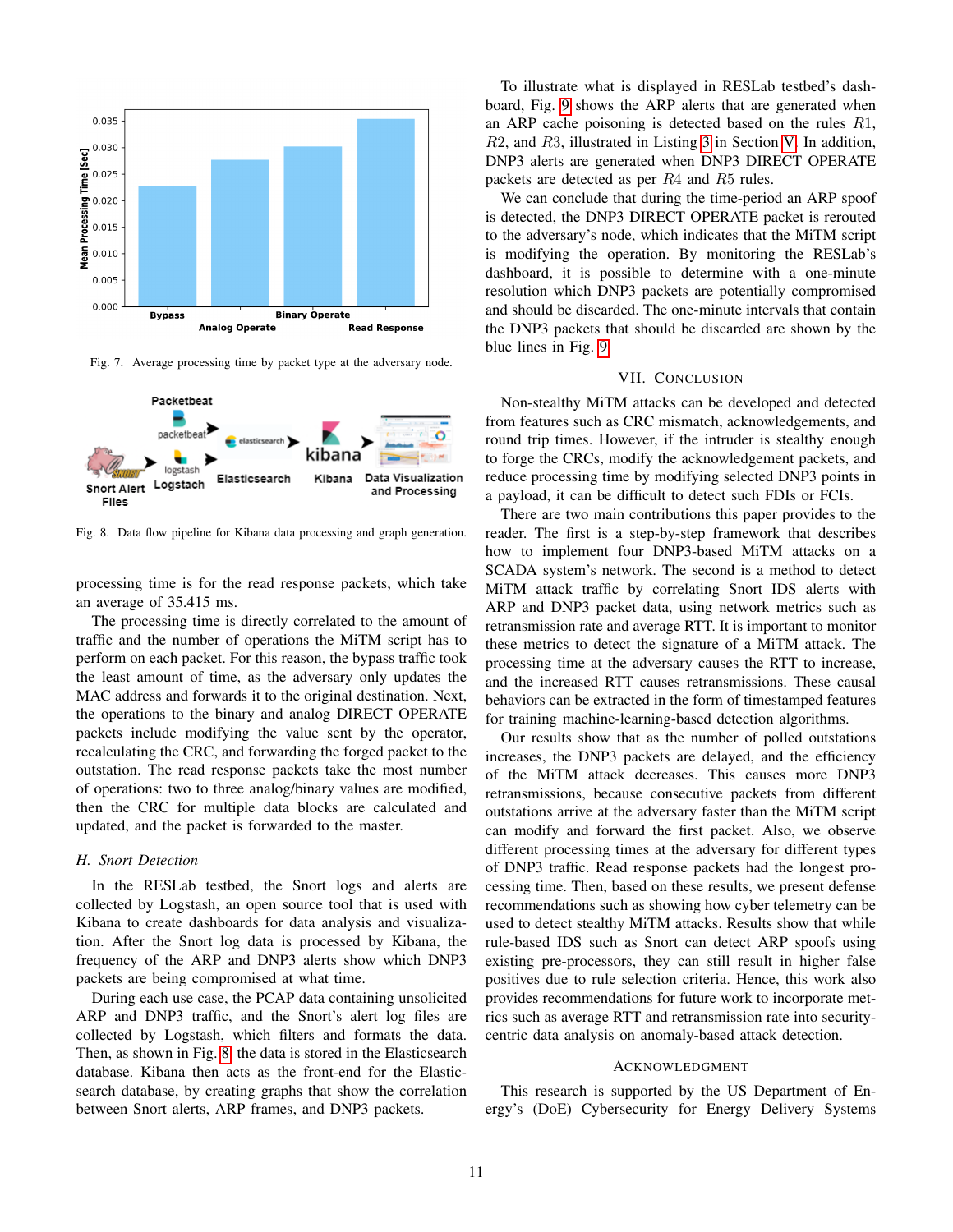

<span id="page-11-20"></span>Fig. 9. ARP and DNP3 Snort alerts show potentially compromised DNP3 packets.

program under award DE-OE0000895.

### **REFERENCES**

- <span id="page-11-0"></span>[1] J. J. Fritz, J. Sagisi, J. James, A. S. Leger, K. King, and K. J. Duncan, "Simulation of man in the middle attack on smart grid testbed," in *2019 SoutheastCon*, 2019, pp. 1–6.
- <span id="page-11-1"></span>[2] R. Langner, "Stuxnet: Dissecting a cyberwarfare weapon," *IEEE Security & Privacy*, vol. 9, no. 3, pp. 49–51, 2011.
- <span id="page-11-2"></span>[3] R. M. Lee, M. J. Assante, and T. Conway, "Analysis of the Cyber Attack on the Ukrainian Power Grid: Defense Use Case by SANS ICS ," [https:](https://ics.sans.org/media/E-ISAC_SANS_Ukraine_DUC_5.pdf) [//ics.sans.org/media/E-ISAC](https://ics.sans.org/media/E-ISAC_SANS_Ukraine_DUC_5.pdf)\_SANS\_Ukraine\_DUC\_5.pdf.
- <span id="page-11-3"></span>[4] G. Liang, S. Weller, J. Zhao, F. Luo, and Z. Dong, "The 2015 ukraine blackout: Implications for false data injection attacks," *IEEE Transactions on Power Systems*, vol. PP, pp. 1–1, 11 2016.
- <span id="page-11-4"></span>[5] E. Targett. (2020, March) High Voltage Attack: EU's Power Grid Organisation Hit by Hackers. [Online]. Available: [https:](https://www.cbronline.com/news/eu-power-grid-organisation-hacked) [//www.cbronline.com/news/eu-power-grid-organisation-hacked](https://www.cbronline.com/news/eu-power-grid-organisation-hacked)
- <span id="page-11-5"></span>[6] A. Kundu, A. Sahu, E. Serpedin, and K. Davis, "A3d: Attention-based auto-encoder anomaly detector for false data injection attacks," *Electric Power Systems Research*, vol. 189, p. 106795, 2020. [Online]. Available: <http://www.sciencedirect.com/science/article/pii/S0378779620305988>
- <span id="page-11-6"></span>[7] Y. Yuan, Z. Li, and K. Ren, "Modeling load redistribution attacks in power systems," *IEEE Transactions on Smart Grid*, vol. 2, no. 2, pp. 382–390, 2011.
- <span id="page-11-7"></span>[8] W. Wang and Z. Lu, "Cyber security in the smart grid: Survey and challenges," *Computer Networks*, vol. 57, p. 1344–1371, 04 2013.
- <span id="page-11-8"></span>[9] R. Liu, C. Vellaithurai, S. S. Biswas, T. T. Gamage, and A. K. Srivastava, "Analyzing the cyber-physical impact of cyber events on the power grid," *IEEE Transactions on Smart Grid*, vol. 6, no. 5, pp. 2444–2453, 2015.
- <span id="page-11-9"></span>[10] M. Kezunovic, A. Esmailian, M. Govindarasu, and A. Mehrizi-Sani, "The use of system in the loop, hardware in the loop, and co-modeling of cyber-physical systems in developing and evaluating new smart grid solutions," in *Proceedings of the 50th Hawaii International Conference on System Sciences*, 2017.
- <span id="page-11-10"></span>[11] A. Ashok, P. Wang, M. Brown, and M. Govindarasu, "Experimental evaluation of cyber attacks on automatic generation control using a cps security testbed," in *2015 IEEE Power & Energy Society General Meeting*. IEEE, 2015, pp. 1–5.
- <span id="page-11-11"></span>[12] B. Burns, D. Killion, N. Beauchesne, E. Moret, J. Sobrier, M. Lynn, E. Markham, C. Iezzoni, P. Biondi, J. Granick, S. Manzuik, and P. Guersch, *Security Power Tools*. O'Reilly Media, Inc., 2007.
- <span id="page-11-12"></span>[13] B. Chen, K. L. Butler-Purry, A. Goulart, and D. Kundur, "Implementing a real-time cyber-physical system test bed in rtds and opnet," in *2014 North American Power Symposium (NAPS)*, 2014, pp. 1–6.
- <span id="page-11-13"></span>[14] Y. Yang, K. McLaughlin, T. Littler, S. Sezer, E. G. Im, Z. Q. Yao, B. Pranggono, and H. F. Wang, "Man-in-the-middle attack test-bed investigating cyber-security vulnerabilities in smart grid scada systems," in *International Conference on Sustainable Power Generation and Supply (SUPERGEN 2012)*, 2012, pp. 1–8.
- <span id="page-11-14"></span>[15] Y. Yang, H. Xu, L. Gao, Y. Yuan, K. McLaughlin, and S. Sezer, "Multidimensional intrusion detection system for iec 61850-based scada networks," *IEEE Transactions on Power Delivery*, vol. 32, no. 2, pp. 1068–1078, 2017.
- <span id="page-11-15"></span>[16] I. A. Oyewumi, A. A. Jillepalli, P. Richardson, M. Ashrafuzzaman, B. K. Johnson, Y. Chakhchoukh, M. A. Haney, F. T. Sheldon, and D. C. de Leon, "Isaac: The idaho cps smart grid cybersecurity testbed," in *2019 IEEE Texas Power and Energy Conference (TPEC)*, 2019, pp. 1–6.
- <span id="page-11-16"></span>[17] I. Darwish and T. Saadawi, "Attack detection and mitigation techniques in industrial control system -smart grid dnp3," in *2018 1st International Conference on Data Intelligence and Security (ICDIS)*, 2018, pp. 131– 134.
- <span id="page-11-17"></span>[18] X. Lu, Z. Lu, W. Wang, and J. Ma, "On network performance evaluation toward the smart grid: A case study of dnp3 over tcp/ip," in *2011 IEEE Global Telecommunications Conference - GLOBECOM 2011*, 2011, pp. 1–6.
- <span id="page-11-18"></span>[19] A. B. Birchfield, T. Xu, K. M. Gegner, K. S. Shetye, and T. J. Overbye, "Grid structural characteristics as validation criteria for synthetic networks," *IEEE Transactions on Power Systems*, vol. 32, no. 4, July 2017.
- <span id="page-11-19"></span>[20] P. Wlazlo, K. Price, C. Veloz, A. Sahu, H. Huang, A. Goulart, K. Davis, and S. Zounouz, "A cyber topology model for the texas 2000 synthetic